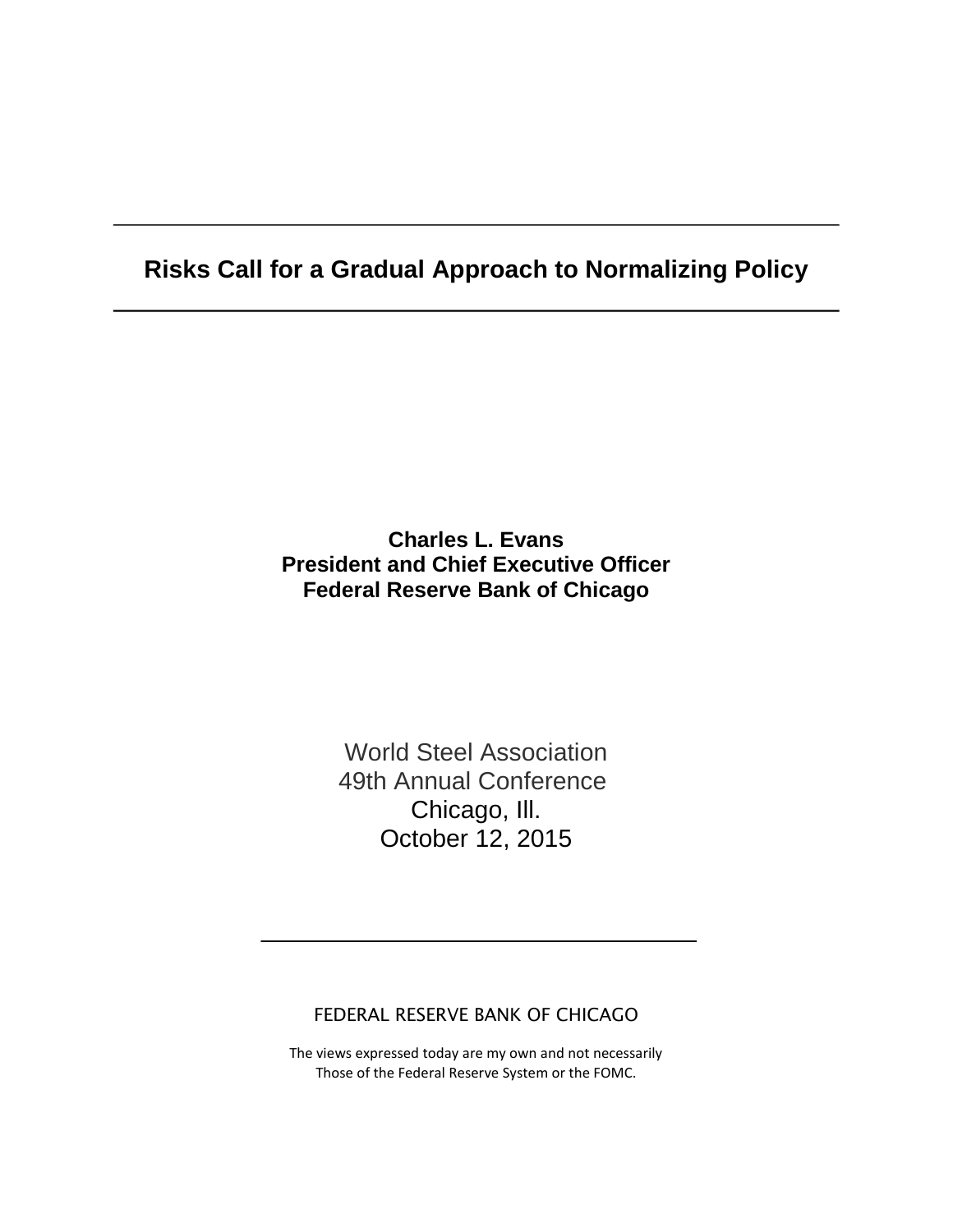### **Risks Call for a Gradual Approach to Normalizing Policy**

Charles L. Evans President and Chief Executive Officer Federal Reserve Bank of Chicago

#### **Introduction**

Good afternoon. Thank you, Lou.

Before I begin, I should note that my commentary reflects my own views and does not necessarily represent those of my colleagues on the Federal Open Market Committee (FOMC) or within the Federal Reserve System.

My comments today will be about the U.S. economy and current monetary policy challenges. However, I'd like to start with an overview of the Federal Reserve System. The Fed is the central bank of the United States. It was established by the Federal Reserve Act of 1913, largely in response to a series of financial panics. Congress designed the structure of the Fed to give it a broad perspective on economic activity in all parts of the nation. It is a federal system, composed of a central, governmental agency — the Board of Governors in Washington, DC — and 12 regional Federal Reserve Banks. These regional banks serve a vital purpose. It is through these District banks that the Fed gains valuable insight into regional economic developments. For example, because of the importance of the steel industry to our local economies, events within it are followed very closely by the Federal Reserve Banks of Chicago and Cleveland. Indeed, we discussed developments in the industry a good deal at a joint meeting of our two Banks' Boards of Directors that we held last month. The decentralized structure of the Fed also provides policymakers more opportunities to communicate the goals and strategies of monetary policy, as I am going to do today. I think such direct communication is essential for the accountability, credibility and effectiveness of our policy decisions.

The monetary policy decisions are made by the Federal Open Market Committee, which holds eight regularly scheduled meetings a year. The FOMC is made up of the seven members of the Board of Governors; the president of the Federal Reserve Bank of New York; and presidents of four other regional Federal Reserve Banks who serve on a rotating basis.<sup>[1](#page-1-0)</sup> Only these members vote on policy decisions. For example, this year I am a voting member and next year my vote will rotate to the president of the Cleveland Fed, Loretta Mester. Although only members vote at roll call, all 12 regional Fed presidents attend FOMC meetings, participate fully in policy discussions and provide their forecasts and perspectives. The inclusion of Bank presidents in policy deliberations

[http://www.federalreserve.gov/aboutthefed/default.htm.](http://www.federalreserve.gov/aboutthefed/default.htm)

<span id="page-1-0"></span> $<sup>1</sup>$  Currently, there are two vacancies on the seven-member Board of Governors. Governors are appointed</sup> by the President of the United States for staggered 14-year terms. For more information on the structure of the Federal Reserve System and the FOMC, see  $\overline{a}$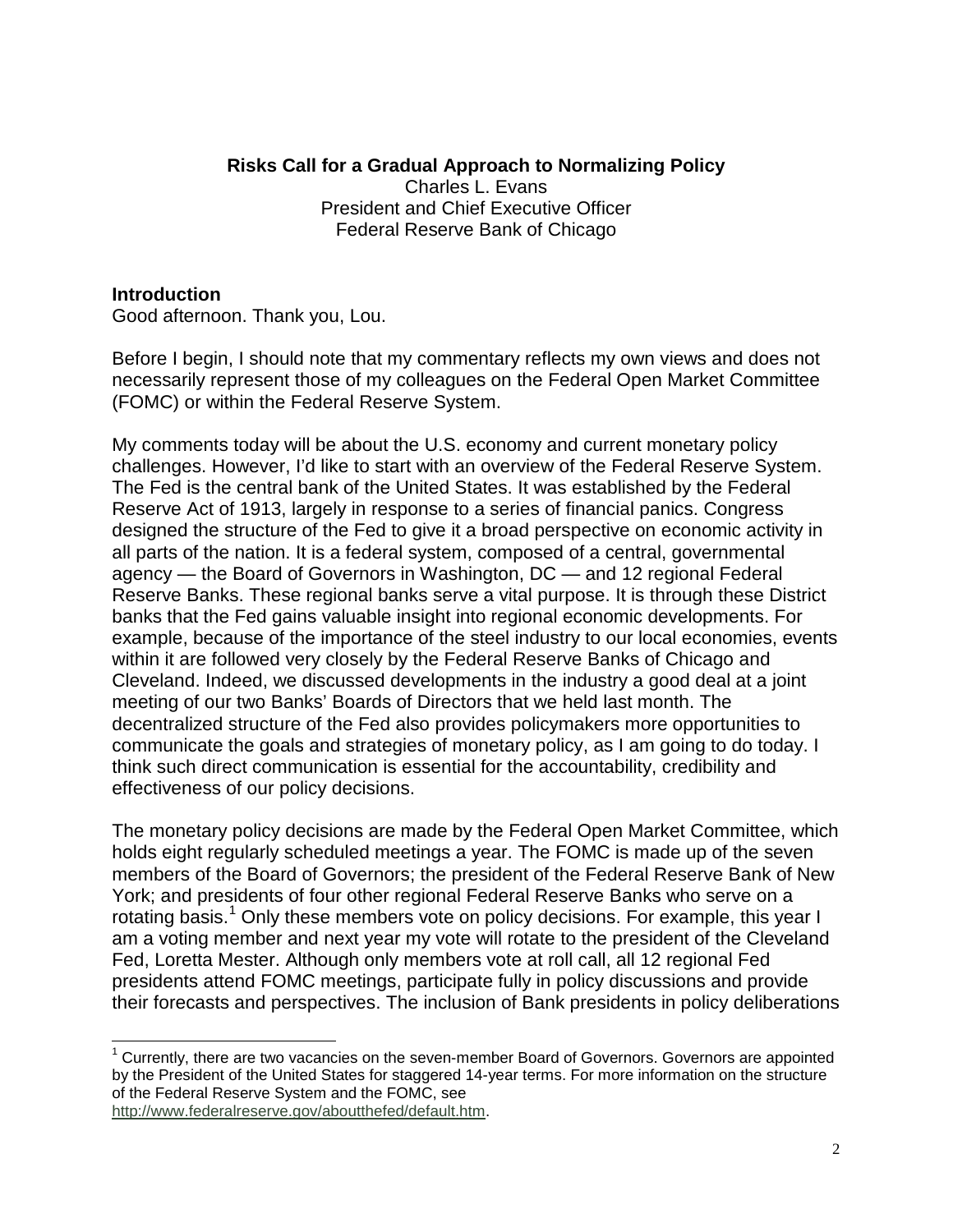and votes underscores the importance of having independent voices on the Committee. The full participation of every president at each meeting also ensures that when the FOMC decides on the appropriate stance of monetary policy, it has information on economic activity from all corners of the nation.

#### **Goals of Monetary Policy — Are We There Yet?**

At each meeting, as the FOMC deliberates the appropriate stance of monetary policy, it seeks to achieve the mandates set by Congress in a timely fashion. Congress has charged the Federal Reserve with fostering financial conditions that achieve stable prices and maximum sustainable employment. These two goals — together known as our "dual mandate" — guide the Fed's monetary policy decisions. The Federal Open Market Committee has translated these broadly defined mandates into operational goals.

For the first goal, the inflation rate over the longer run is primarily determined by monetary policy. So the FOMC has the ability to specify a longer-run goal for inflation. Since January 2012, the Committee has set an explicit 2 percent inflation target, measured by the annual change in the Price Index for Personal Consumption Expenditures (PCE). $2$ 

For the second goal, quantifying the maximum sustainable level of employment is a much more complex undertaking. Many nonmonetary factors affect the structure and dynamics of the labor market. These factors can vary over time and are hard to measure. Consequently, the Committee does not set a fixed goal for employment, but instead considers a wide range of indicators to gauge maximum employment.

Nonetheless, FOMC participants do provide their individual views of the longer-run normal level of unemployment that are consistent with the employment mandate. These can be found in the Committee's Summary of Economic Projections (SEP), which are released four times a year and give participants' forecasts of key economic metrics over the next three years and for the longer run. $3$  In the most recent SEP, which was released a little over three weeks ago, the median participant estimated that the normal long-run unemployment rate was  $4.9$  $4.9$  percent.<sup>4</sup> My own assessment is in line with this projection.

Given these operational objectives, how close are we to achieving the dual mandate? There is no doubt that labor markets have improved significantly over the past seven years. Job growth has been quite solid for some time now. Last month's number was somewhat weaker than expected but doesn't change the overall view. And the unemployment rate has declined significantly from its peak of 10 percent in 2009 and

<span id="page-2-0"></span> $^{2}$  This was first acknowledged in Federal Open Market Committee (2012). It remains in the most recent statement of our longer-run goals; see Federal Open Market Committee (2015b).<br><sup>3</sup> Specifically, the participants provide their forecasts of real GDP growth, the unemployment rate and  $\overline{\phantom{a}}$ 

<span id="page-2-1"></span>inflation, along with individual assessments of the appropriate monetary policy that support those forecasts.

<span id="page-2-2"></span>See Federal Open Market Committee (2015a) for the most recent projections.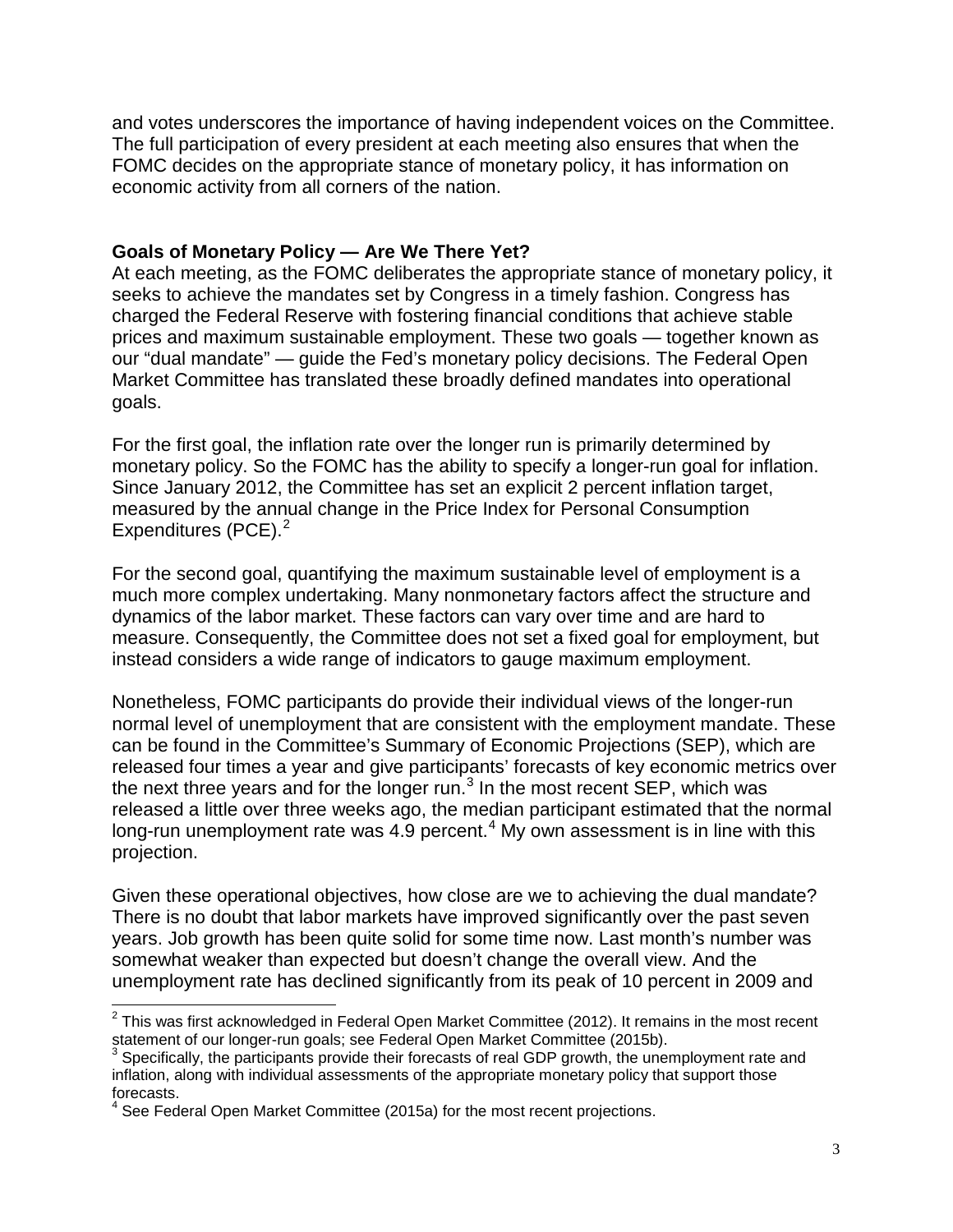currently stands at 5.1 percent. This is just two-tenths of a percentage point above the median long-run projection. However, a number of other labor market indicators lead me to believe that there still remains some additional resource slack beyond what the unemployment rate alone indicates: Notably, a large number of people who are employed part time would prefer a full-time job; the labor force participation rate is quite low, even after accounting for demographic and other long-running trends; and wage growth has been quite subdued.<sup>[5](#page-3-0)</sup>

My colleagues on the FOMC and I project that over the next three years, the unemployment rate will edge down further and run slightly below its long-run sustainable level.<sup>[6](#page-3-1)</sup> I also believe the elements of "extra" labor-market slack I just mentioned will dissipate over that time. What is driving this forecast? Well, gross domestic product (GDP) appears to be well positioned to continue to grow at a fairly solid, though not spectacular, pace for some time. In particular, consumer spending looks to be advancing at a healthy rate — supported in part by lower energy prices and, more importantly, by the improvements in the job market. We economists sometimes refer to this as "virtuous cyclical dynamics" — more jobs lead to more spending, which in turn leads to more jobs. So, although there are some risks, I am relatively confident that we will reach our employment goal within a reasonable period.

However, I am far less confident about reaching our inflation goal within a reasonable time frame. Inflation has been too low for too long. Core PCE inflation — which strips out the volatile energy and food components and is a good indicator of underlying inflation trends — has averaged just 1.4 percent over the past seven years. Core PCE inflation over the past 12 months was just 1.3 percent. The total PCE inflation has barely budged, rising just 0.3 percent over the past year.

Most FOMC participants expect inflation to rise steadily from these low levels, coming in just a shade under the Committee's 2 percent target by the end of 201[7](#page-3-2). My own forecast is less sanguine. I expect core PCE inflation to undershoot 2 percent by a greater margin over the next two years than do my colleagues. I expect core PCE inflation will be just below 2 percent at the end of 2018.

A number of factors inform my inflation forecast. First, low energy prices and increases in the U.S. dollar against foreign currencies continue to generate downward pressure on consumer prices. Second, putting aside the swings in energy prices and the like, core inflation tends to change quite slowly — particularly when it is at low levels. So low core inflation today tends to be a harbinger of low overall inflation for some time. Third, wage growth has been very subdued, coming in around 2 percent to 2-1/2 percent for the past

<sup>&</sup>lt;sup>5</sup> See Evans (2014a, 2014b, 2014c, 2015a, 2015b, 2015c).

<span id="page-3-1"></span><span id="page-3-0"></span> $6$  According to the median forecast of latest SEP, the unemployment rate is projected to edge down further next year to 4.8 percent and to remain at that level through the end of 2018.The median forecast for real gross domestic product (GDP) growth is 2.1 percent for 2015. It rises to 2.3 percent in 2016 before gradually edging down to 2 percent (the longer-run estimate of real GDP growth) in 2018 (Federal Open Market Committee, 2015a).

<span id="page-3-2"></span> $<sup>7</sup>$  In the latest SEP, the median forecast for both core and total PCE inflation is 1.7 percent in 2016, 1.9</sup> percent in 2017, and 2 percent in 2018 (Federal Open Market Committee, 2015a).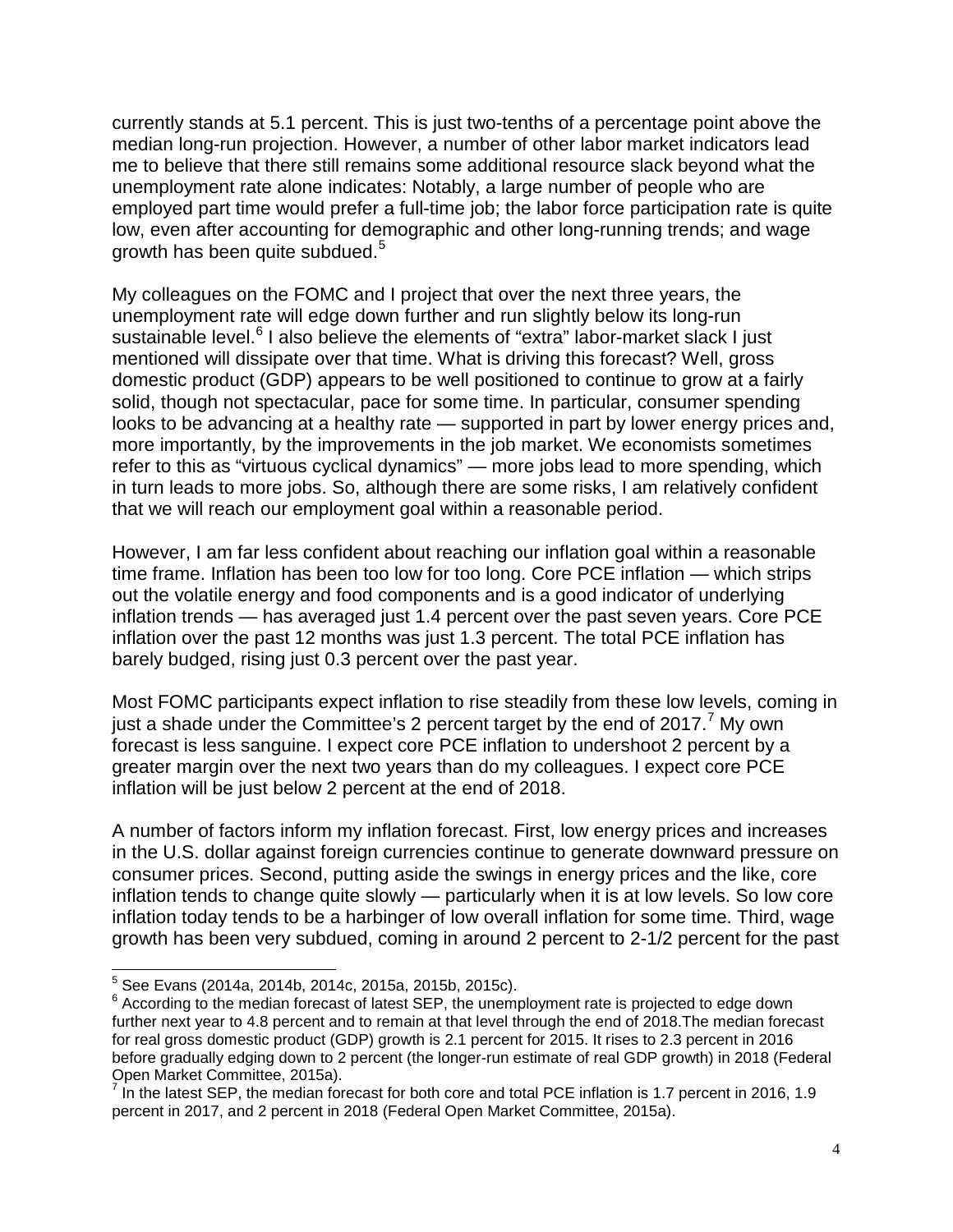six years. This is well below the 3 to 3-1/2 percent pace we would expect in an economy growing at its potential with inflation at 2 percent. Although higher wage growth is not necessarily a strong predictor of inflation, it is a good corroborating indicator of underlying inflation trends.

So given these forces holding back inflation, why do I expect it to rise? Well, the influences from low energy and import prices are expected to be temporary. Additional improvement in the labor market should also help boost inflation. Another important determinant of actual inflation is the public's perception of inflationary trends because these views get built into the pricing decisions of businesses and the wage aspirations of workers. Currently, these expectations appear to be higher than actual inflation. So they should also help boost inflation. Furthermore, economic theory tells us that in the long run, inflation is a monetary phenomenon, and my forecast for a gradual rise in inflation critically depends on monetary policy maintaining a highly accommodative stance for some time.

#### **A Risk-management Approach to Monetary Policy**

As a policymaker, I try to rely on my expertise and judgment and those of my staff to chart a course for the future. But I am aware that I must also guard against overconfidence and have a good Plan B in hand in case obstacles materialize. In determining the best course for monetary policy, I believe the Fed should follow this principle. How does that apply to today's situation?

Currently, there are some downside risks to reaching our maximum employment goal namely, the potential for weak foreign activity to weigh on U.S. growth. But, as I noted earlier, we have made tremendous progress toward this goal. Economic growth appears to have enough momentum that I am fairly confident that we will reach our maximum employment goal within a reasonable time. However, to reiterate, I am far less confident that we can reach our 2 percent inflation target over the medium term because of a number of important downside risks to the inflation outlook. Now I recognize that "medium term" is somewhat vague. To a central banker it can mean two to three years or three to four years. It is more a term of art than science.

So what are these inflation risks? With prospects of slower growth in China and other emerging market economies, low energy and import prices could exert downward pressure on inflation longer than I anticipate. In addition, while many survey-based measures of long-term inflation expectations have been relatively stable in recent years, we shouldn't take them as confirmation that our 2 percent target is assured. In fact, some survey measures of inflation expectations have ticked down in the past year and a half. Furthermore, financial market-based measures of inflation compensation have moved quite low in recent months. These could reflect either lower expectations of inflation or a heightened concern for the economic conditions that are associated with low inflation. Adding to my unease is anecdotal evidence: I talk to a wide range of business contacts, and none of them are mentioning rising inflationary or cost pressures. None of them are planning for higher inflation. They don't expect it.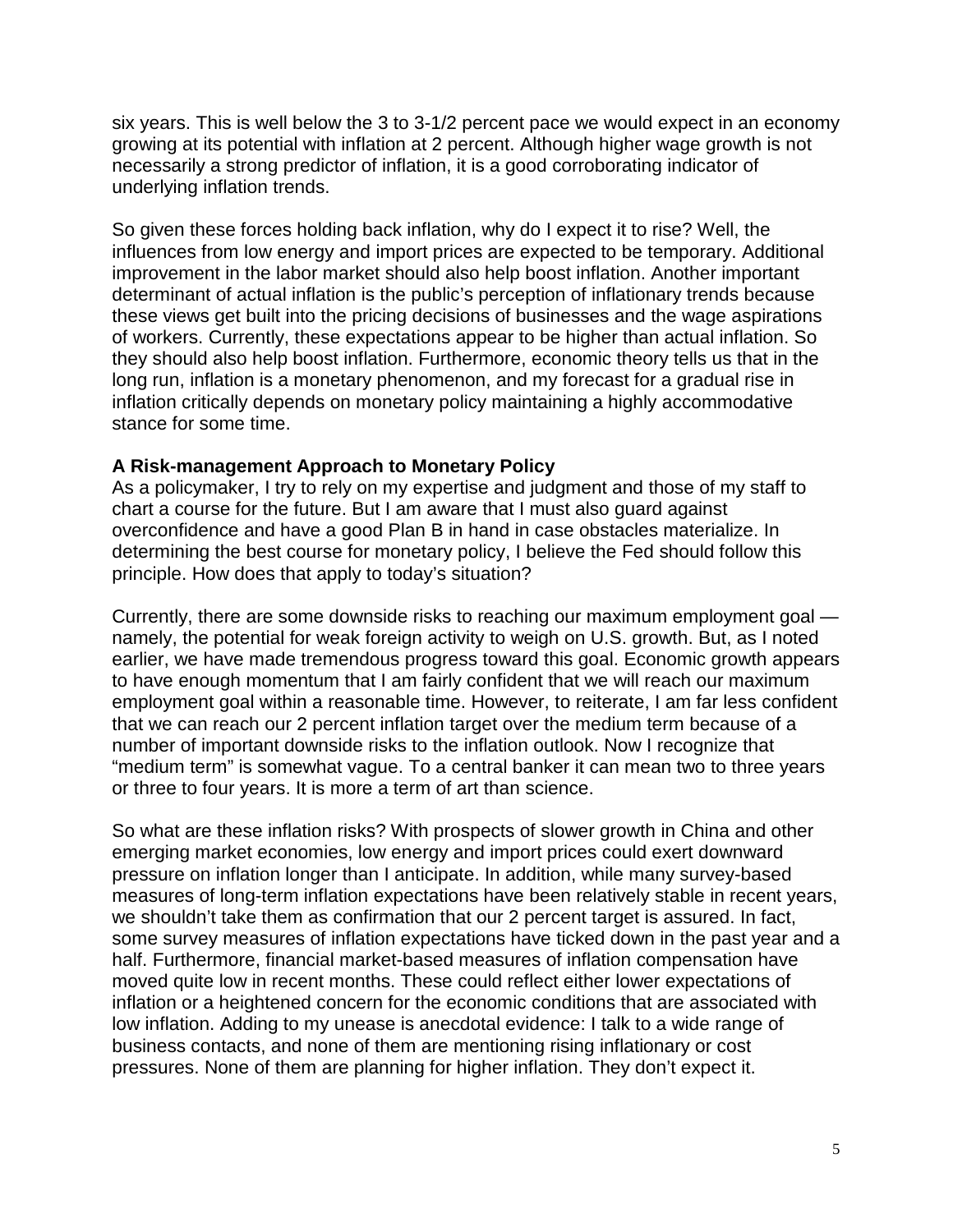How does this asymmetric assessment of risks to achieving the dual mandate goals influence my view of the most appropriate path for monetary policy over the next three years? It leads me to conclude that a later liftoff and a gradual normalization of our monetary policy framework will best position the economy for the potential challenges ahead.

Before raising rates, I would like to have more confidence than I do today that inflation is indeed beginning to head higher. Given the current low level of core inflation, some evidence of true upward momentum in actual inflation is critical to this assessment. I believe that it could well be the middle of next year before the headwinds from lower energy prices and the stronger dollar dissipate enough so that we begin to see some sustained upward movement in core inflation. After liftoff, I think it would be appropriate to raise the target interest rate very gradually. This would give us sufficient time to assess how the economy is adjusting to higher rates and the progress we are making toward our policy goals.

Overall, my view of appropriate policy is somewhat more accommodative than the views held by the majority of my colleagues. In addition to economic and inflation forecasts, FOMC participants also submit individual assessments of the appropriate monetary policy that support their SEP forecasts. These policy judgments are summarized in the Federal Open Market Committee's well-known "dot plot."



# Appropriate Pace of Policy Firming

Source: Interest rate projections are from the September 17, 2015 FOMC Summary of Economic Projections. Market expectations are from OIS futures as of October 7, 2015.

 $\overline{z}$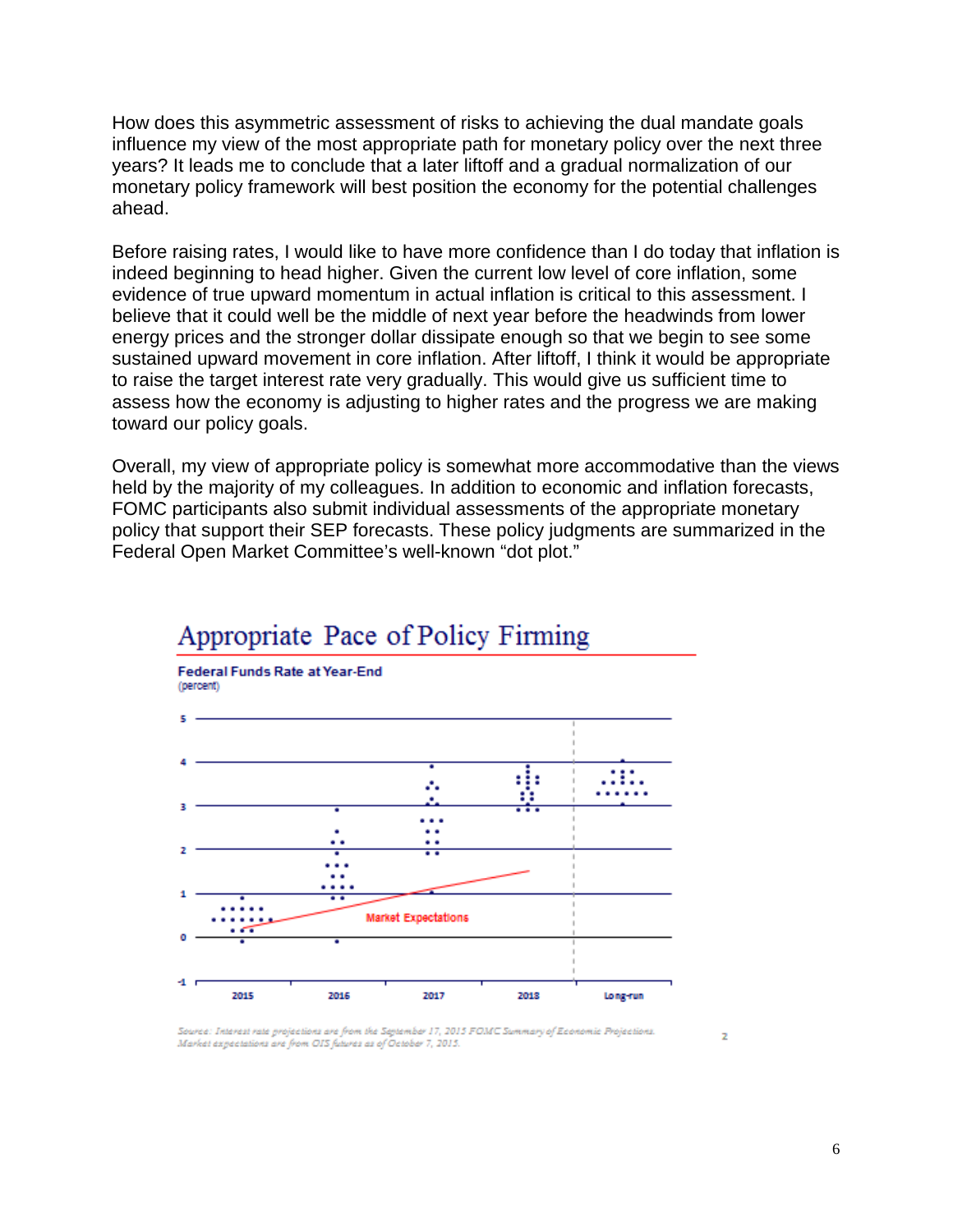This is the chart that shows FOMC participants' views of the appropriate target federal funds rate by the end of each year for 2015 through 2018 and also over the longer run. Each participant's fed funds rate forecast is shown as a distinct dot at each of these time horizons. According to the median policy projection for the end of 2015, most of my colleagues think that it will be appropriate to raise the target federal funds rate sometime this year. Over the next three years, these prognostications envision a slow increase, to about 3-1/2 percent by the end of  $2018.<sup>8</sup>$  $2018.<sup>8</sup>$  $2018.<sup>8</sup>$  On average, this path is consistent with the target federal funds rate increasing by 25 basis points at every other FOMC meeting over the next three years. This is certainly a gradual path by historical standards. It is even slower than the so-called measured pace of increases over the 2004–06 tightening cycle, which was 25 basis points per meeting.

As I said, I think policy should be somewhat more accommodative than this course of action suggested by the median forecasts of the latest SEP. In my view, an extra-patient approach is warranted for several reasons. And you will see that my logic reflects my risk-management approach to monetary policy.

First, after several years of below-target inflation performance and in light of the downside risks to the inflation outlook, appropriate policy should provide enough accommodation to generate a reasonable likelihood that inflation in the future would moderately exceed 2 percent. Aggressive pursuit of achieving our 2 percent target sooner rather than later does indeed open the possibility of modestly overshooting 2 percent. But this is not as heretical as it might first appear. After all, this is a consequence of having a symmetric inflation target: It is difficult to average 2 percent inflation over the medium term if the track record and near-term projections of inflation are all less than 2 percent.

Furthermore, maintaining credibility is key to effective policy. Historically, central bankers have established their credibility by defending their inflation target from undesirably high inflation. Today, policy needs to validate our claim that we aim to achieve our 2 percent inflation target in a symmetric fashion. Failure to defend our inflation goal from below may weaken the credibility of this claim. The public could begin to mistakenly believe that 2 percent inflation is a ceiling — and not a symmetric target. As a result, expectations for average inflation could fall, lessening the upward pull on actual inflation and making it even more difficult for us to achieve our 2 percent target.

Second, consider the other policy mistakes we could make. One possibility is that we begin to raise rates only to learn that we have misjudged the strength of the economy or the upward tilt in inflation. In order to put the economy back on track, we would have to cut interest rates back to zero and possibly even resort to unconventional policy tools, such as more quantitative easing.<sup>[9](#page-6-1)</sup> I think quantitative easing has been effective, but it

 $\overline{\phantom{a}}$ 

<span id="page-6-0"></span> $^8$  Specifically, the median projected path for the target federal funds rate is 0.4 percent at the end of 2015; 1.4 percent at the end of 2016; 2.6 percent at the end of 2017; and 3.4 percent at the end of 2018. The median projection for the longer-run level of the federal funds rate is 3.5 percent (Federal Open Market Committee, 2015a).

<span id="page-6-1"></span><sup>9</sup> For more about the quantitative easing programs (also referred to as large-scale asset purchases) and the rationale behind them, see Board of Governors of the Federal Reserve System (2015).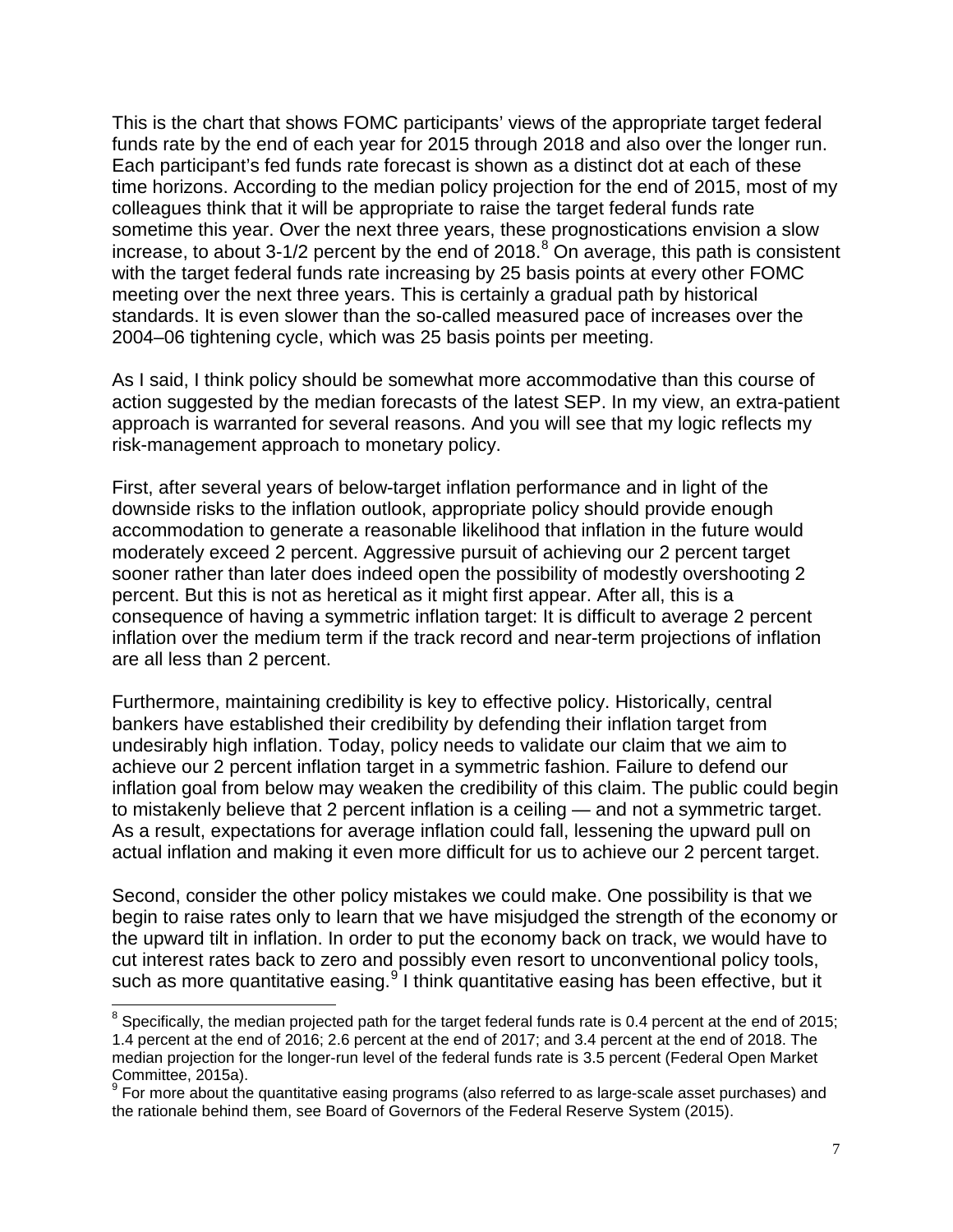clearly is a second-best alternative to traditional policy. This scenario is not merely hypothetical. Just consider the recent challenges experienced in Europe and Japan. Policymakers tried to raise rates from their lower bounds; but faced with faltering demand, they were forced to reverse course and deploy nontraditional tools more aggressively than before. And we all know the subsequent difficulties Europe and Japan have had in rekindling growth and inflation. So I see substantial costs to premature policy normalization.

An alternative potential policy mistake is that sometime during the gradual policy normalization process, inflation begins to rise too quickly. Well, we have the experience and the appropriate tools to deal with such an outcome. Given how slowly underlying inflation would likely move up from the current low levels, we probably could keep inflation in check with only moderate increases in interest rates relative to current forecasts. And given how gradual the projected rate increases are in the latest SEP, the concerns being voiced about the risks of rapid increases in policy rates if inflation were to pick up seem overblown to me. For example, we could raise the funds rate 100 basis points more than envisioned by the median SEP projection in a year simply by increasing rates 25 basis points at every meeting instead of at every other meeting that's hardly a steep path of rate increases.

Furthermore, as I just outlined, there is no problem in moderately overshooting 2 percent. After several years of inflation being too low, a modest overshoot simply would be a natural manifestation of the Federal Reserve's symmetric inflation target. Moreover, such an outcome is not likely to raise the public's long-term inflation expectations either — just look at how little these expectations appear to have moved with persistently low inflation readings over the past several years. So, I see the costs of dealing with the emergence of unexpected inflation pressures as being manageable.

All told, I think the best policy is to take a very gradual approach to normalization. This would balance both the various risks to my projections for the economy's most likely path and the costs that would be involved in mitigating those risks.

Now I would like to emphasize that while I favor a somewhat later lift off than many of my colleagues, the precise timing for the first increase in the federal funds rate is less important to me than the path the funds rate will follow over the entire policy normalization process. After all, today's medium- and longer-term interest rates depend on market expectations of the entire path for future rates, not just the first move. In turn, these medium- and longer-term rates are key to the borrowing and spending decisions of households and businesses.

Accordingly, when thinking about the initial stages of normalization, I find it useful to focus on where I think the federal funds rate ought to be at the end of next year given my economic outlook and assessment of the risks. And right now, regardless of the exact date for lift-off, I think it could well be appropriate for the funds rate to still be under 1 percent at the end of 2016.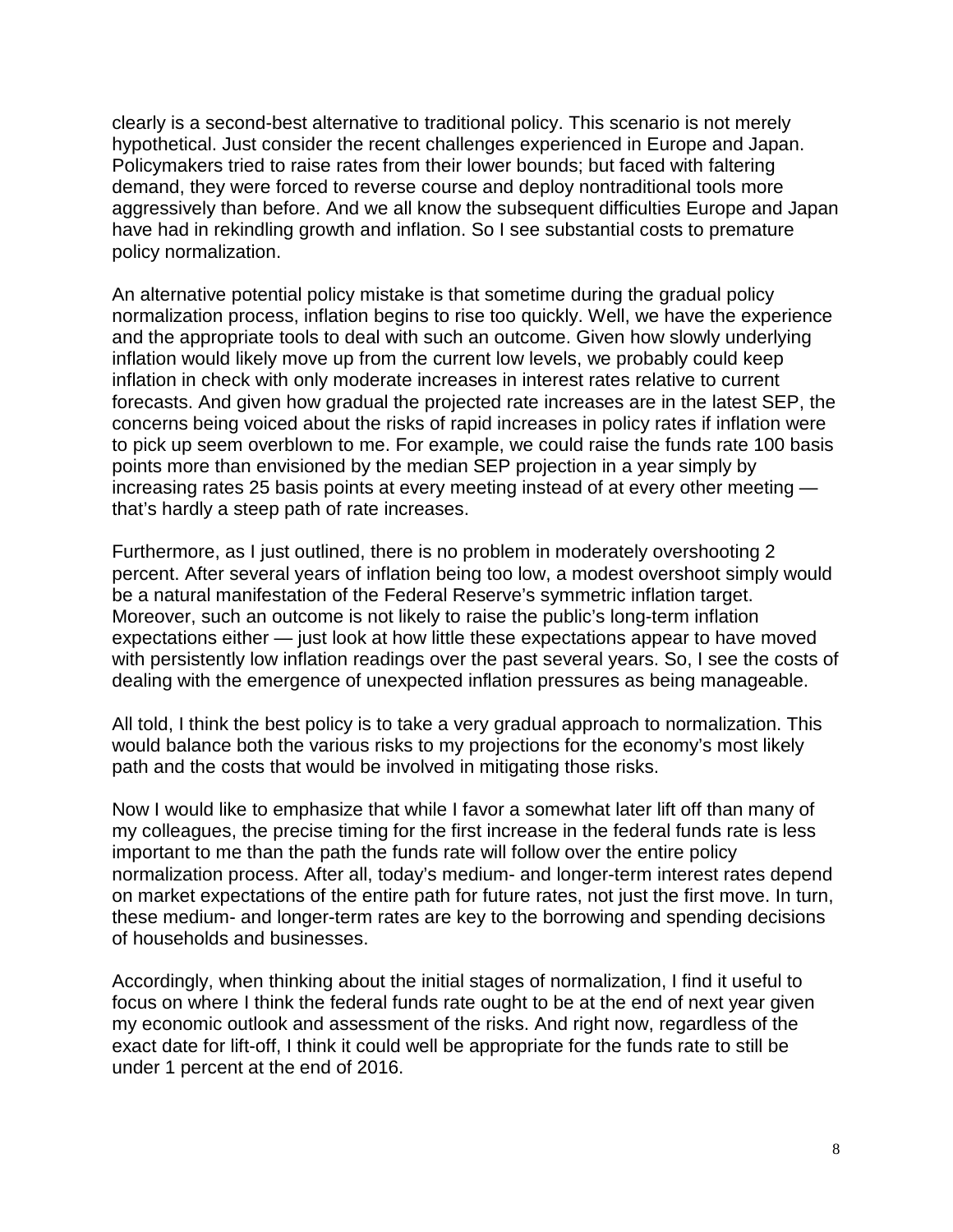There is an important caveat, though, to my comment downplaying the importance of the exact date of lift-off. It is critically important to me that when we first raise the fed funds rate the FOMC also strongly and effectively communicates its plan for a gradual path for future rate increases. If we do not, then markets might construe an early liftoff as a signal that the Committee is less inclined to provide the degree of accommodation that I think is appropriate for the timely achievement of our dual mandate objectives. I would view this as an important policy error.

#### **Effective Communications Is a Critical Policy Tool**

I cannot stress enough how critical it is for monetary policymakers to effectively communicate how they aim to achieve their long-run goals and strategies. They must clearly describe how their views on the appropriate path for monetary policy will help generate outcomes for employment and inflation that are consistent with achieving the mandated goals within a reasonable time frame. Moreover, they must demonstrate they have appropriately considered the risks to their outlooks on the economy. I hope I have done that for you today by laying out my forecast for the economy and what I consider to be the appropriate path for policy.

We also need to be clear about how monetary policymakers will react to new data as the economy evolves. We talk a lot about data dependence, but what does that really mean? To me, it involves the following: 1) evaluating how the new information alters the outlook and the assessment of risks around that outlook; and 2) adjusting my expected path for policy in a way that keeps us on course to achieve our dual mandate objectives in a timely manner. So, if in the coming months inflation rises more quickly than I currently anticipate and appears to be headed to undesirably high levels, then I would argue to tighten financial conditions sooner and more aggressively than I presently do. If instead inflation headwinds persist, I would advocate a more gradual approach to normalization than I currently envision. In either case, my policy forecasts would change, and I would explain how and why they did.

Such communication helps clarify our reaction to new information — the so-called Fed reaction function you hear financial market analysts talk about. This in turn makes it easier for households and businesses to plan for the future. Such transparency is a key feature of goal-oriented, accountable monetary policy — the kind of policy that the Federal Reserve is committed to providing today, and the kind of policy that the Federal Reserve is committed to providing in the future.

Thank you.

#### **References**

Board of Governors of the Federal Reserve System, 2015, "What are the Federal Reserve's large-scale asset purchases?," *Current FAQs*, January 16, available at [http://www.federalreserve.gov/faqs/what-are-the-federal-reserves-large-scale-asset](http://www.federalreserve.gov/faqs/what-are-the-federal-reserves-large-scale-asset-purchases.htm)[purchases.htm.](http://www.federalreserve.gov/faqs/what-are-the-federal-reserves-large-scale-asset-purchases.htm)